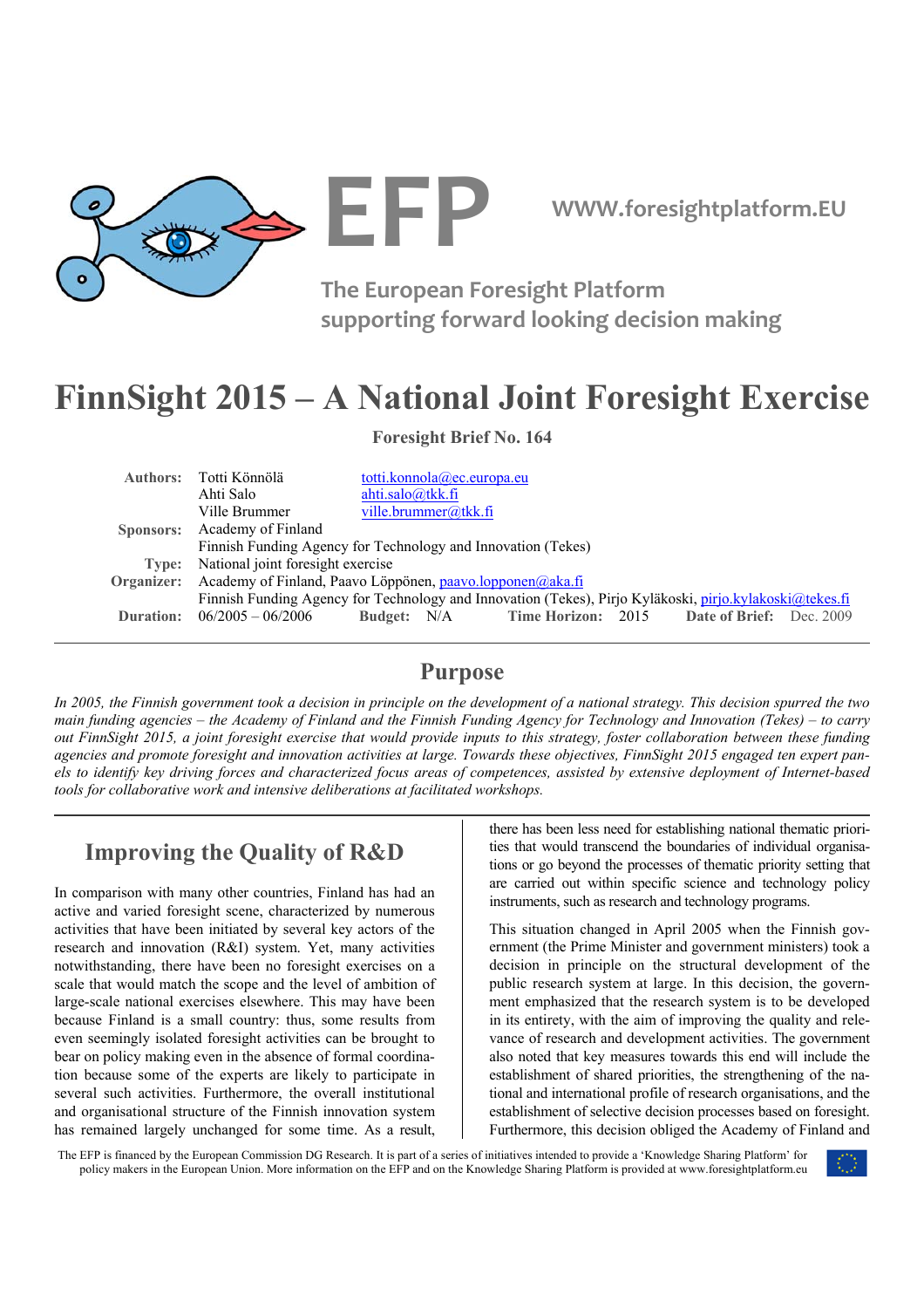the Finnish Funding Agency for Technology and Innovation (Tekes) to deepen their collaboration in the context of funding activities and other R&I instruments with the aim of enhancing the impacts of public R&I funding and facilitating the formation of larger research units. Finally, the decision stated that the Science and Technology Policy Council should develop by the end of June 2006 a national strategy for establishing Strategic Centres of Excellence in Research and Innovation.

# **Process Design and Expert Engagement**

# **Top Down Approach**

The initial preparations of FinnSight were started in early 2005 at a time when the government's decision was known to be forthcoming. At this stage, the President of the Academy of Finland and the General Director of Tekes agreed that they would launch a joint foresight exercise and that the foresight deliberations would be carried out by expert panels. The initial intent was followed by establishing a project organisation. The steering group consisted mostly of civil servants from the top management of the funding agencies. In addition, a so-called core group was appointed, with responsibility for the planning and methodological support of the exercise. It was assisted by the steering group that provided guidance through its discussions and decisions on key matters (e.g., approval of project plans, definition of panel titles, and appointment of panel chairpersons).

### **Social, Economic and Technological Issues**

The delineation of foresight panels was an iterative process where the core group explored some alternative rationales for choosing panel titles, even in view of international experiences, and developed a tentative proposal that was debated by the steering group. After extensive discussions, the steering group established ten panels:

- 1. Learning and Learning Society
- 2. Services and Service Innovations
- 3. Well-being and Health
- 4. Environment and Energy
- 5. Infrastructures and Security
- 6. Bio-expertise and Bio-society
- 7. Information and Communications
- 8. Understanding and Human Interaction
- 9. Materials
- 10. Global Economy

### **New Tasks for Funding Agencies**

In effect, the government's decision ascribed new tasks to the Academy of Finland and Tekes. These two main funding agencies for basic and applied technological research took the initiative to launch a joint foresight exercise that would provide informational inputs to the shaping of the national strategy and also other strategic planning processes.

### **Cross-cutting Theme: Global Economy**

Notwithstanding, the panellists were explicitly encouraged to deliberate how they would construe the scope of their panels. Two further aspects in the definition of panels are noteworthy:

- The tenth panel on global economy had a horizontal role so that it supported the other panels by collecting statistical data on R&I systems and economic forecasts.
- The delineation of panels combined several complementary rationales. First, some panels (e.g., Information and Communications) were partly driven by the comparatively strong global position of Finland, while others (e.g., Materials) were linked to rapid advances in generic sciences and their application. Second, a deliberate decision was taken not to establish panels based on traditional industry clusters (i.e. forest industries, construction). Third, some panels (e.g., Service and Service Innovations) had rather new and evocative titles.

# **Addressing the Intertwined Components of Research & Innovation**

Because FinnSight was a foresight process of two funding agencies with different but complementary roles in the R&I system, it was imperative to achieve a proper balance in addressing the intertwined components of research (of key concern to the Academy of Finland) and innovation (of key concern to Tekes) in the R&I system. This, together with the large differences in the funding processes of these funding agencies, implied that the external expert panels should have full autonomy in their future-oriented deliberations and that they should be composed in a balanced manner. In addition to scientific fields and technological areas, other dimensions of balance also had to be addressed (e.g., gender issues and representation of geographical regions).

The balanced composition of the panels was ensured by appointing researchers and six industrialists onto each panel (whereby the Academy of Finland would propose the researchers and Tekes the industrialists). Each panel had two chairpersons, one from academia and one from industry. The responsibilities for reporting the panel results were delegated to these two chairpersons, who, unlike other panellists, received a modest financial compensation for this duty.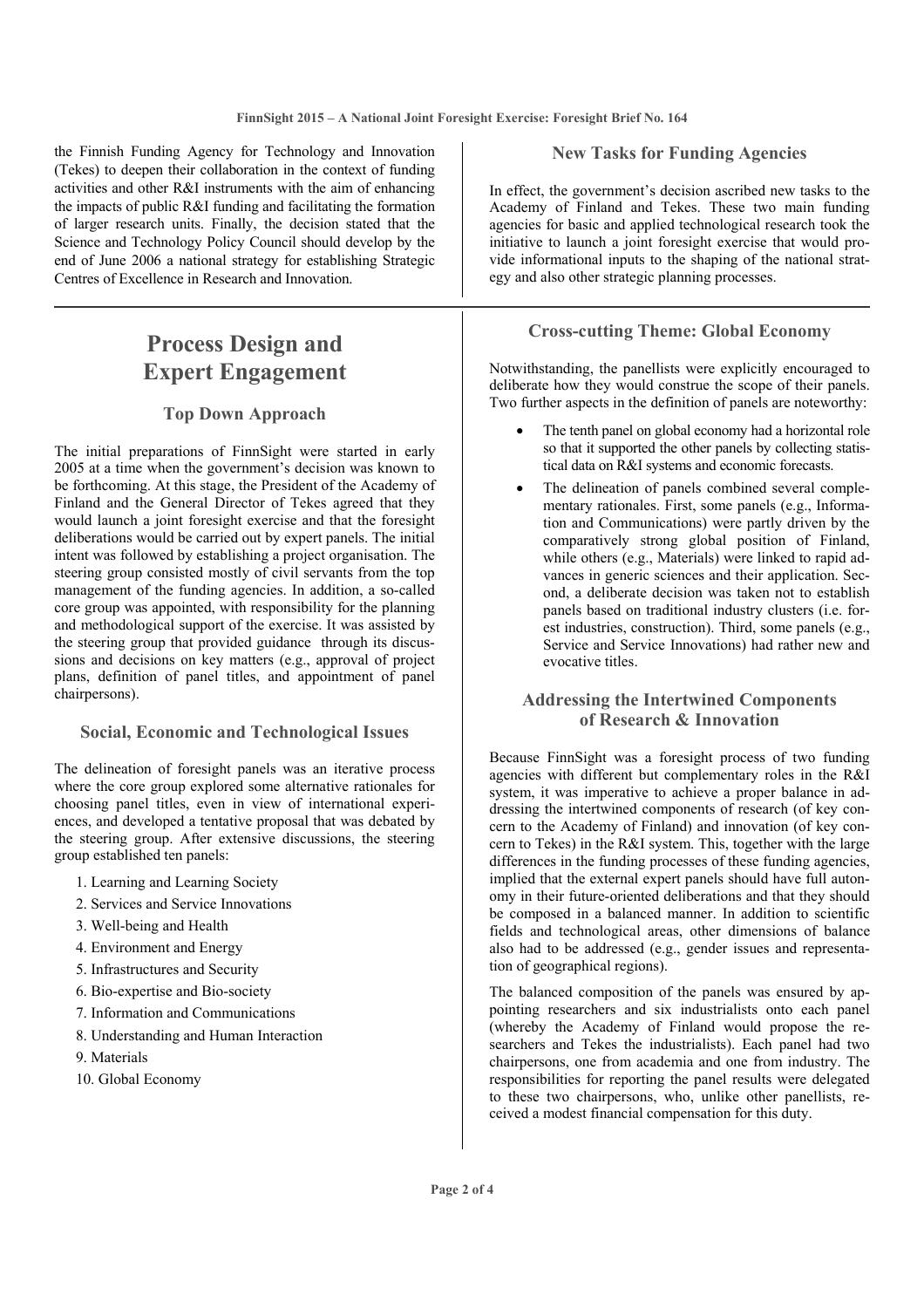The foresight process – which was designed by the core group and approved by the steering group – was based on panelcentric work where each panel would have three half-a-day meetings. In addition to the panel meetings, three additional meetings were held among the twelve panel chairpersons with the aim of enhancing the exploration of panel interfaces and ensuring that the panels would proceed in a sufficiently coordinated manner. These three meetings were held (i) before the first panel meetings where the chairpersons met and resolved questions concerning the objectives of the exercise; (ii) after the second panel meeting where the panel chairpersons presented early results to each other and discussed panel interfaces; and (iii) after the third meeting where they sought to identify synergies at these interfaces (see Figure 1).



#### **Fig. 1: Schematic outline of the schedule of FinnSight 2015**

# **Driving Forces and Focus Areas Serve as Key Analytical Concepts**

The following key concepts were employed in FinnSight:

- A driving force was defined as an event or a development that could contribute to the realization of changes with significant implications for future R&I activities.
- A focus area of competence was defined as a community of collaborating actors that (1) create or apply knowledge that is based on R&I activities and (2), by doing so, seek to respond to societal and industrial needs.

#### **Panellists Specify Driving Forces**

To engage the panellists before the actual panel meetings, the panellists were requested to propose, comment, revise and assess driving forces beforehand and focus areas of competence through the Internet before the panel meetings. The resulting proposals were collated into a compilation document that was made available to the panellists. Using the 1-to-7 Likert scale, the panellists were invited, again through the Internet, to assess  $(i)$  the probability of each driving force  $(i.e.,)$ how likely was it that the change would unfold as described?)

and (ii) the significance of the factor (i.e., how significant was this driving force for future R&I activities?). Apart from their ratings, the panellists were also asked to provide verbal comments to justify their assessments. In each panel, this prior consultation process resulted in a collated panel meeting background document that contained some 30 to 50 driving forces as well as numerical assessments and written comments on them. The first panel meetings were facilitated by the two chairpersons, who had plenty of liberty in guiding the workshop discussions. In most panels, the discussions were captured by building MindMap® charts.

In the same vein, before the second panel meeting, the panellists were requested to submit 3-5 proposals through the Internet questionnaire for focus areas of competences. The resulting proposals were then subjected to an Internet-based assessment so that the other panellists could evaluate the focus areas with regard to (i) the current level of expertise in Finland (i.e., how strong a basis do Finnish actors have in the development and application of knowledge pertaining to this focus area of competence?) and (ii) the future demand for this expertise (i.e., how strongly will the generation of knowledge in this focus area of competence respond to the societal and industrial needs in 2015?). In addition, the panellists were requested to indicate their opinion of whether the focus area was among the most important third, the second most important third or the least important third out of all the focus areas they identified. Practically all panels started the assessment phase of focus areas only after additional proposals had been generated in the course of the discussions at the second panel meeting.

### **Systematic Panel Coordination to Achieve Synergies**

The coordination of panels was supported by three meetings for the panel chairpersons. At the first meeting, the President of the Academy of Finland and the General Director of Tekes presented the objectives of FinnSight to the panel chairpersons, who could pose questions of clarification and also had a chance to meet each other. At the second chairperson meeting – which was held after the second meeting of the panels – the panel chairpersons presented tentative results from their panels to the other chairpersons. At this meeting, some cross-cutting topics with connection to several panels were identified so that they could be explored further in the third panel meetings. The last meeting of the panel chairpersons was held after the third panel meetings. At this one-day meeting, much of the attention was devoted to the synergies at the panel interfaces.

#### **Expert Panels Elaborate Focus Areas**

All panels identified about six to ten focal competence areas. For each of these, they elaborated the underpinning scientific and technological bases, relations to emerging societal and industrial needs, with illustrations of future possibilities (see examples in Table 1).